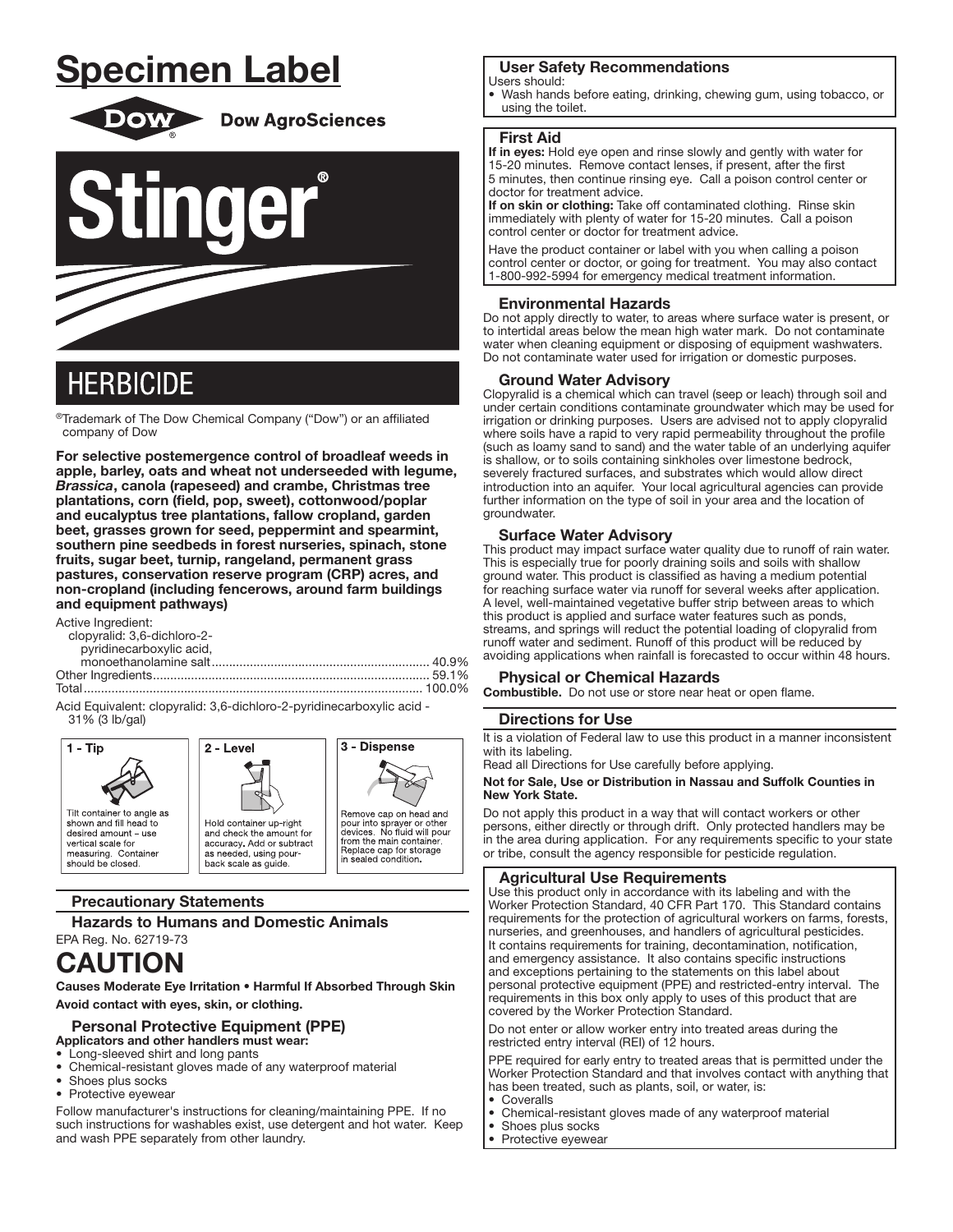## Non-Agricultural Use Requirements

The requirements in this box apply to uses of this product that are NOT within the scope of the Worker Protection Standard for pesticides (40 CFR Part 170). The WPS applies when this product is used to produce agricultural plants on farms, forests, nurseries, or greenhouses.

Entry Restrictions for Non-WPS Uses: For applications to fallow cropland, rangeland, pasture, and non-crop areas, do not enter treated areas until sprays have dried. For early entry to treated areas, wear eye protection, chemical-resistant gloves made of any waterproof material, long-sleeved shirt, long pants, shoes and socks.

## Storage and Disposal

Do not contaminate water, food, or feed by storage and disposal. Pesticide Storage: Store above 28°F or warm to 40°F and agitate before use.

Pesticide Disposal: Wastes resulting from the use of this product must be disposed of on site or at an approved waste disposal facility.

#### Nonrefillable containers 5 gallons or less:

Container Handling: Nonrefillable container. Do not reuse or refill this container.

Triple rinse or pressure rinse container (or equivalent) promptly after emptying. Triple rinse as follows: Empty the remaining contents into application equipment or a mix tank and drain for 10 seconds after the flow begins to drip. Fill the container 1/4 full with water and recap. Shake for 10 seconds. Pour rinsate into application equipment or a mix tank or store rinsate for later use or disposal. Drain for 10 seconds after the flow begins to drip. Repeat this procedure two more times. Pressure rinse as follows: Empty the remaining contents into application equipment or a mix tank and continue to drain for 10 seconds after the flow begins to drip. Hold container upside down over application equipment or mix tank or collect rinsate for later use or disposal. Insert pressure rinsing nozzle in the side of the container, and rinse at about 40 psi for at least 30 seconds. Drain for 10 seconds after the flow begins to drip. Then offer for recycling if available or puncture and dispose of in a sanitary landfill, or by incineration, or by other procedures allowed by state and local authorities.

#### Refillable containers 5 gallons or larger:

Container Handling: Refillable container. Refill this container with pesticide only. Do not reuse this container for any other purpose. Cleaning the container before final disposal is the responsibility of the person disposing of the container. Cleaning before refilling is the responsibility of the refiller. To clean the container before final disposal, empty the remaining contents from this container into application equipment or a mix tank. Fill the container about 10% full with water and, if possible, spray all sides while adding water. If practical, agitate vigorously or recirculate water with the pump for two minutes. Pour or pump rinsate into application equipment or rinsate collection system. Repeat this rinsing procedure two more times. Then offer for recycling if available, or puncture and dispose of in a sanitary landfill, or by incineration, or by other procedures allowed by state and local authorities.

#### Nonrefillable containers 5 gallons or larger:

Container Handling: Nonrefillable container. Do not reuse or refill this container.

Triple rinse or pressure rinse container (or equivalent) promptly after emptying. Triple rinse as follows: Empty the remaining contents into application equipment or a mix tank. Fill the container 1/4 full with water. Replace and tighten closures. Tip container on its side and roll it back and forth, ensuring at least one complete revolution, for 30 seconds. Stand the container on its end and tip it back and forth several times. Turn the container over onto its other end and tip it back and forth several times. Empty the rinsate into application equipment or a mix tank or store rinsate for later use or disposal. Repeat this procedure two more times. Pressure rinse as follows: Empty the remaining contents into application equipment or a mix tank and continue to drain for 10 seconds after the flow begins to drip. Hold container upside down over application equipment or mix tank or collect rinsate for later use or disposal. Insert pressure rinsing nozzle in the side of the container, and rinse at about 40 psi for at least 30 seconds. Drain for 10 seconds after the flow begins to drip. Then offer for recycling if available, or puncture and dispose of in a sanitary landfill, or by incineration, or by other procedures allowed by state and local authorities.

## Product Information

Stinger® herbicide is a selective, postemergence herbicide for control of broadleaf weeds in apple, barley, oats and wheat not underseeded with a legume, canola (rapeseed), Christmas tree plantations, conservation reserve program (CRP) acres, cottonwood/poplar and eucalyptus tree

plantations, crambe, fallow cropland, field corn, garden beet, grasses grown for seed, *Brassica*, peppermint, popcorn, rangeland and permanent grass pastures, southern pine seedbeds in forest nurseries, spearmint, spinach, stone fruits, sugar beet, sweet corn, turnip, and non-cropland areas including fence rows, around farm buildings, and equipment pathways.

Stinger may be applied by aircraft on the following crops: canola (rapeseed), crambe, spinach, and sugar beet.

Do not apply Stinger by aircraft to other labeled crops unless otherwise permitted by Dow AgroSciences supplemental labeling.

Re-treatment is allowed, but do not apply more than the maximum allowable rate per crop growing season. An application to fallow cropland preceding or following an application to dryland small grains (wheat, barley or oats) is allowed, but is not allowed preceding or following an application to irrigated small grains.

## **Restrictions**

Use directions in Dow AgroSciences supplemental labeling may supersede directions or limitations in this labeling.

In California and New York, the maximum application rate for Stinger is 2/3 pint per acre per growing season. Do not exceed a cumulative amount of 2/3 pint of clopyralid [0.25 lb acid equivalent (a.e.)] per acre per crop year, unless specificallly allowed.

Not for sale, use or distribution in Nassau and Suffolk Counties in New York State.

Do not contaminate irrigation ditches or water used for irrigation or domestic purposes.

Do not use in greenhouses.

Chemigation: Do not apply this product through any type of irrigation system.

Do not spray pastures containing desirable forbs, especially legumes, unless injury can be tolerated.

Do not transfer livestock from treated grazing areas (or feeding of treated hay) to sensitive broadleaf crop areas without first allowing 7 days of grazing on an untreated pasture (or feeding of treated hay). If livestock are transferred within less than 7 days of grazing untreated pasture or eating untreated hay, urine and manure may contain enough clopyralid to cause injury to sensitive broadleaf plants.

Field Bioassay Instructions: In fields previously treated with this product, plant short test rows of the intended rotational crop across the original direction of application in a manner to sample field conditions, such as soil texture, soil pH, drainage, and any other variable that could affect the seed bed of the new crop. Field bioassay at any time prior to the planting of the intended rotational crop. Observe the test crop for herbicidal activity, such as poor stand (effect on seed germination) chlorosis (yellowing), necrosis (dead leaves or shoots), or stunting (reduced growth). If herbicidal symptoms do not occur, the test crop can be grown. If there is apparent herbicidal activity, wait one year before repeating bioasay or plant only a labeled crop or crop listed in the table below for which the rotational interval has clearly been met.

#### Crop Rotation Intervals

Residues of Stinger in treated plant tissues, including the treated crop or weeds, which have not completely decayed may affect succeeding susceptible crops. Note: Numbers in parenthesis and superscripts refer to footnotes following tables.

#### Crop Rotation Intervals for Florida Only

| <b>Rotation Crops (1)</b>                                                                                                                                                                           | <b>Rotation Interval</b> <sup>4</sup><br>(Soils less than 2% organic<br>matter <b>AND</b> rainfall greater than<br>15 inches during 12 months<br>following application) |
|-----------------------------------------------------------------------------------------------------------------------------------------------------------------------------------------------------|-------------------------------------------------------------------------------------------------------------------------------------------------------------------------|
| barley, canola (rapeseed), cole crops<br>(includes Brassica species grown for<br>seed), field corn, flax, garden beet,<br>grasses, oats, popcorn, spinach, sugar<br>beet, sweet corn, turnip, wheat | anytime                                                                                                                                                                 |
| alfalfa, asparagus, grain sorghum,<br>onions, peppermint, safflower,<br>spearmint, strawberry                                                                                                       | 10.5 months                                                                                                                                                             |
| dry beans, soybean, sunflower                                                                                                                                                                       | 18 months $(2)$                                                                                                                                                         |
| lentils, peas, potatoes (including<br>potatoes grown for seed), and<br>broadleaf crops grown for seed<br>(excluding Brassica species)                                                               | 18 months (2, 3)                                                                                                                                                        |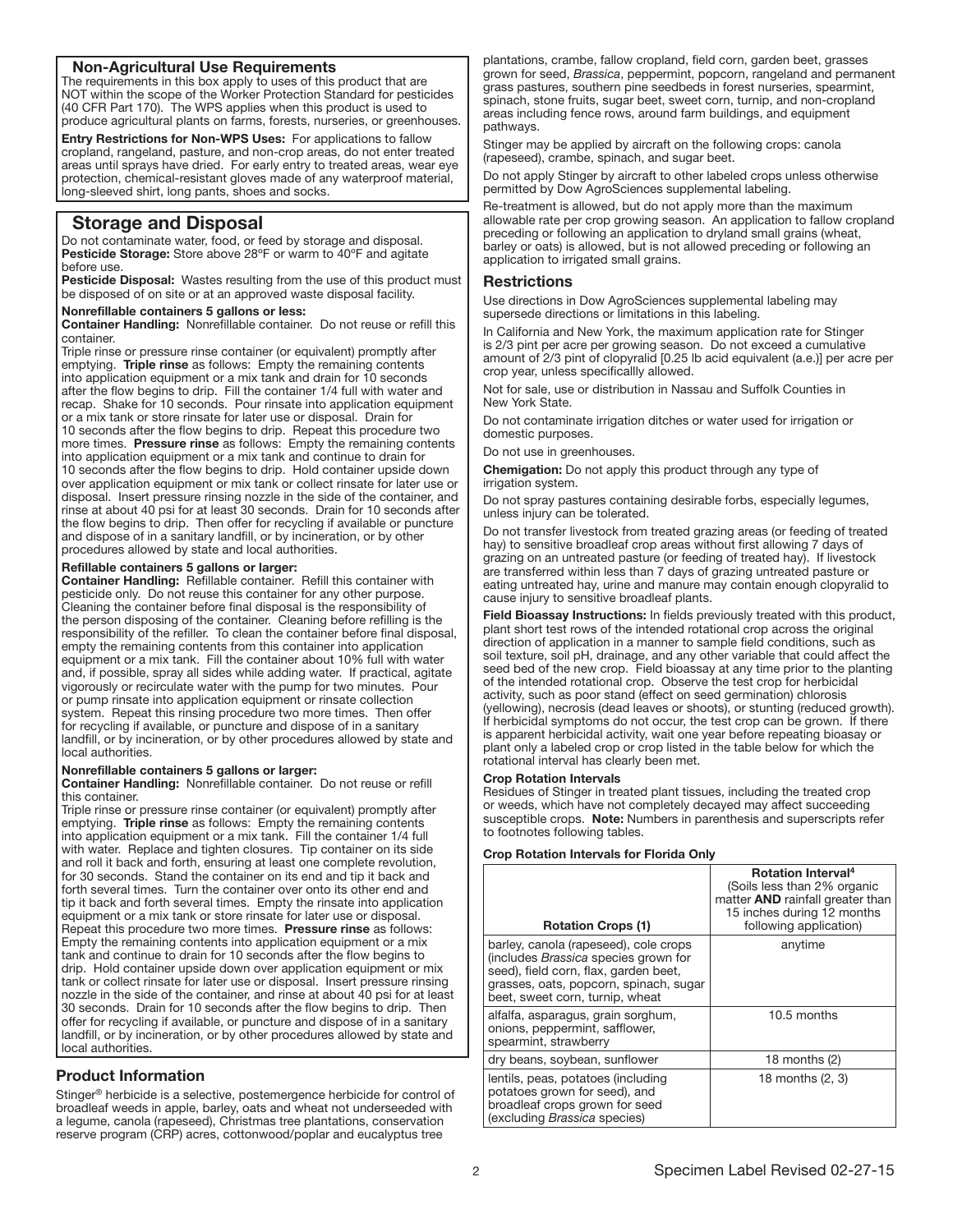- 1. For best results, conduct a field bioassay prior to planting any broadleaf crops that are not listed. Do not rotate to unlisted crops prior to 10.5 months following application.
- 2. Follow an 18-month crop rotation due to the potential for crop injury unless previous experience has shown no crop injury with the minimum 10.5-month rotation interval. Precaution: For these crops, a minimum 10.5-month rotation interval must be observed to avoid illegal residues in the harvested crop.
- 3. For best results, conduct a field bioassay prior to planting these sensitive crops.
- 4. Precaution: The above intervals are based upon average annual precipitation regardless of irrigation practices. Observance of listed crop rotation intervals should result in adequate safety to rotational crops. However, Stinger is dissipated in the soil by microbial activity and the rate of microbial activity is dependent upon several interrelating factors including soil moisture, temperature and organic matter. Therefore, accurate prediction of rotational crop safety is not possible. In areas of low organic matter (<2%) and less than 15 inches average annual precipitation, potential for crop injury may be reduced by burning or removal of plant residues, supplemental fall irrigation and deep moldboard plowing prior to planting the sensitive crop.

#### Crop Rotation Intervals for All States Except California, Florida, Idaho, Nevada, Oregon, Utah and Washington

| <b>Rotation Crops (1)</b>                                                                                                                                                                        | <b>Rotation Interval<sup>4</sup></b><br>(Soils greater than 2% organic matter AND<br>rainfall more than 15 inches during 12 months<br>following application) | <b>Rotation Interval</b> <sup>4</sup><br>(Soils less than 2% organic matter AND<br>rainfall less than 15 inches during 12 months<br>following application) |
|--------------------------------------------------------------------------------------------------------------------------------------------------------------------------------------------------|--------------------------------------------------------------------------------------------------------------------------------------------------------------|------------------------------------------------------------------------------------------------------------------------------------------------------------|
| barley, canola (rapeseed), cole crops (includes<br>Brassica species grown for seed), field corn, flax,<br>garden beet, grasses, oats, popcorn, spinach, sugar<br>beet, sweet corn, turnip, wheat | anytime                                                                                                                                                      | anytime                                                                                                                                                    |
| alfalfa, asparagus, grain sorghum, onions, peppermint,<br>safflower, spearmint, strawberry                                                                                                       | 10.5 months                                                                                                                                                  | 10.5 months                                                                                                                                                |
| dry beans, soybean, sunflower                                                                                                                                                                    | 10.5 months                                                                                                                                                  | 18 months $(2)$                                                                                                                                            |
| lentils, peas, potatoes (including potatoes grown for<br>seed), and broadleaf crops grown for seed (excluding<br>Brassica species)                                                               | 18 months (2)                                                                                                                                                | 18 months (2, 3)                                                                                                                                           |

1. For best results, conduct a field bioassay prior to planting any broadleaf crops that are not listed. Do not rotate to unlisted crops prior to 10.5 months following application.

2. Follow an 18-month crop rotation due to the potential for crop injury unless previous experience has shown no crop injury with the minimum 10.5-month rotation interval. Precaution: For these crops, a minimum 10.5-month rotation interval must be observed to avoid illegal residues in the harvested crop.

3. For best results, conduct a field bioassay prior to planting these sensitive crops.

4. Precaution: The above intervals are based upon average annual precipitation regardless of irrigation practices. Observance of listed crop rotation intervals should result in adequate safety to rotational crops. However, Stinger is dissipated in the soil by microbial activity and the rate of microbial activity is dependent upon several interrelating factors including soil moisture, temperature and organic matter. Therefore, accurate prediction of rotational crop safety is not possible. In areas of low organic matter (<2%) and less than 15 inches average annual precipitation, potential for crop injury may be reduced by burning or removal of plant residues, supplemental fall irrigation and deep moldboard plowing prior to planting the sensitive crop.

#### Crop Rotation Intervals for California, Idaho, Nevada, Oregon, Utah and Washington Only

| <b>Rotation Crops (1)</b>                                                                                                                                                                                                 | <b>Rotation Interval</b> <sup>4</sup><br>(Areas receiving greater than 18 inches of<br>rainfall – not including irrigation) | <b>Rotation Interval</b> <sup>4</sup><br>(Areas receiving less than 18 inches of<br>rainfall – not including irrigation) |
|---------------------------------------------------------------------------------------------------------------------------------------------------------------------------------------------------------------------------|-----------------------------------------------------------------------------------------------------------------------------|--------------------------------------------------------------------------------------------------------------------------|
| barley, canola (rapeseed), cole crops (includes Brassica<br>species grown for seed), field corn, flax, garden beet,<br>grasses, oats, popcorn, spinach, sugar beet, sweet<br>corn, turnip, wheat                          | anytime                                                                                                                     | anytime                                                                                                                  |
| asparagus, grain sorghum, onions, peppermint,<br>spearmint, strawberry                                                                                                                                                    | 12 months                                                                                                                   | 12 months                                                                                                                |
| alfalfa, dry beans, soybean, sunflower                                                                                                                                                                                    | 12 months                                                                                                                   | 18 months (2, 3)                                                                                                         |
| broadleaf crops grown for seed (excluding Brassica<br>species), carrot (2), celery (2), cotton (2), lentils,<br>lettuce (2), melons (2), peas, potatoes (including<br>potatoes grown for seed), safflower, and tomato (2) | 18 months $(2)$                                                                                                             | 18 months (2, 3)                                                                                                         |

1. For best results, conduct a field bioassay prior to planting any broadleaf crops that are not listed. Do not rotate to unlisted crops prior to 12 months following application.

2. Follow an 18-month crop rotation due to the potential for crop injury unless previous experience has shown no crop injury with the minimum 12-month rotation interval. Precaution: For these crops, a minimum 12-month rotation interval must be observed to avoid illegal residues in the harvested crop.

3. Crop injury and/or yield loss may occur up to 4 years after application. For best results, conduct a field bioassay prior to planting these sensitive crops. See instructions above.

Precaution: The above intervals are based upon average annual precipitation regardless of irrigation practices. Observance of listed crop rotation intervals should result in adequate safety to rotational crops. However, Stinger is dissipated in the soil by microbial activity and the rate of microbial activity is dependent upon several interrelating factors including soil moisture, temperature and organic matter. Therefore, accurate prediction of rotational crop safety is not possible. In areas of low organic matter (<2%) and less than 15 inches average annual precipitation, potential for crop injury may be reduced by burning or removal of plant residues, supplemental fall irrigation and deep moldboard plowing prior to planting the sensitive crop.

#### Avoid Injury to Non-Target Plants

This product can affect susceptible broadleaf plants directly through foliage and indirectly by root uptake from treated soil. Therefore, do not apply Stinger directly to, or allow spray drift to come in contact with, vegetables, flowers, tomatoes, potatoes, beans, lentils, peas, alfalfa, sunflowers, soybeans, safflower, or other desirable broadleaf crops or ornamental plants or soil where sensitive crops will be planted the same season. (See Crop Rotation Intervals.)

Residues in Plants or Manure: Do not use plant residues, including hay or straw from treated areas, or manure or bedding straw from animals that have grazed or consumed forage from treated areas, for composting or mulching where susceptible plants may be grown the following season. Do not spread manure from animals that have grazed or consumed forage or hay from treated areas on land used for growing susceptible broadleaf plants or apply such materials to land used for growing broadleaf crops, ornamentals, orchards, or other susceptible desirable plants. Plant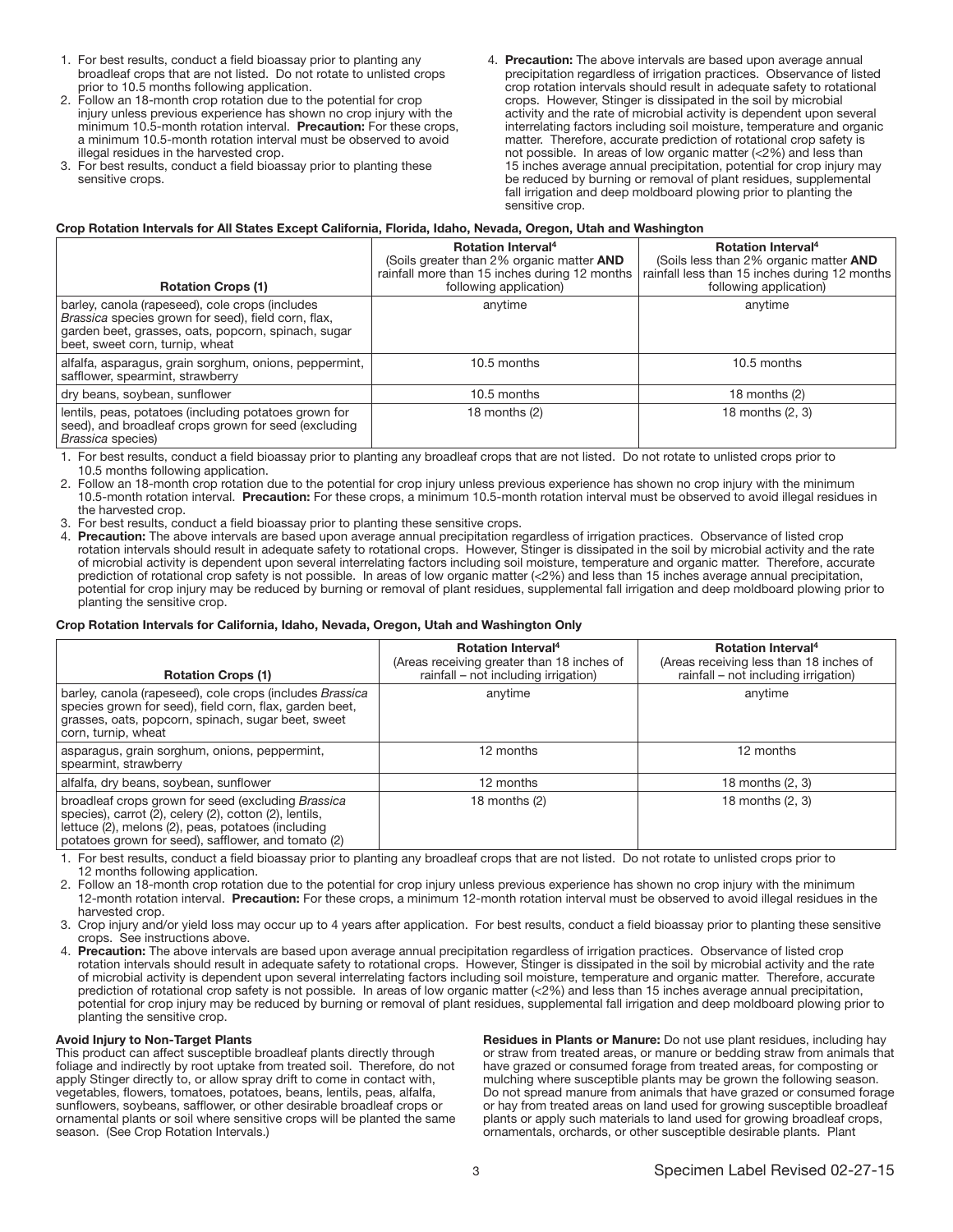materials or manure may contain enough clopyralid to cause injury to susceptible plant species. To promote herbicidal decomposition, plant residues should be evenly incorporated or burned. Breakdown of clopyralid in crop residues or manure is more rapid under warm, moist soil conditions and may be enhanced by supplemental irrigation.

#### Avoid Movement of Treated Soil

Avoid conditions under which soil from treated areas may be moved or blown to areas containing susceptible plants. Wind-blown dust containing clopyralid may produce visible symptoms, such as epinasty (downward curving or twisting of leaf petioles or stems), when deposited on susceptible plants; however, serious injury is unlikely. To minimize potential movement of clopyralid on wind-blown dust, avoid treatment of powdery dry or light sandy soils until soil is settled by rainfall or irrigation or irrigate the treated soil shortly after application.

### Spray Drift Management

A variety of factors including weather conditions (e.g., wind direction, wind speed, temperature, relative humidity) and method of application (e.g., ground, aerial, airblast, chemigation) can influence pesticide drift. The applicator must evaluate all factors and make appropriate adjustments when applying this product.

#### Droplet Size

When applying sprays with clopyralid or mixing with other active ingredients that require a Coarse or coarser, apply only as a Coarse or coarser spray (ASAE standard 572) or a volume mean diameter of 385 microns or greater for spinning atomizer nozzles.

When applying sprays mixed with other active ingredients that require a Medium or more fine spray, apply only as a Medium or coarser spray (ASAE standard 572) or a volume mean diameter of 300 microns or greater for spinning atomizer nozzles.

#### Wind Speed

Do not apply at wind speeds greater than 10 mph. Only apply this product if the wind direction favors on-target deposition and there are not sensitive areas (including, but not limited to, residential areas, bodies of water, known habitate for nontarget species, nontarget crops) within 250 feet downwind. If applying a Medium spray, leave one swath unsprayed at the downwind edge of the treated field.

#### Temperature Inversions

If applying at wind speeds less than 3 mph, the applicator must determine if: (a) conditions of temperature inversion exist, or (b) stable atmospheric conditions exist at or below nozzle height. Do not make applications into areas of temperature inversions or stable atmospheric conditions.

#### Susceptible Plants

Do not apply under circumstances where spray drift may occur to food, forage, or other plantings that might be damaged or crops thereof rendered unfit for sale, use or consumption. Susceptible crops include, but are not limited to, cotton, okra, flowers, grapes (in growing stage), fruit trees (foliage), soybeans (vegetative stage), ornamentals, sunflowers, tomatoes, beans, and other vegetables, or tobacco. Small amounts of spray drift that might not be visible may injure susceptible broadleaf plants.

#### Other State and Local Requirements

Applicators must follow all state and local pesticide drift requirements regarding application herbicides. Where states have more stringent regulations, they must be observed.

#### Equipment

All aerial and ground application equipment must be properly maintained and calibrated using appropriate carriers or surrogates.

*Additional requirements for aerial applications:* The boom length must not exceed 75% of the wingspan or 90% of the rotor blade diameter.

Release spray at the lowest height consistent with efficacy and flight safety. Do not release spray at a height greater than 10 feet above the crop canopy unless a greater height is required for aircraft safety.

When applications are made with a crosswind, the swath will be displaced downwind. The applicator must compensate for this by adjusting the path of the aircraft upwind.

*Additional requirements for ground boom application:* Do not apply with a nozzle height greater than 4 feet above the crop canopy.

#### Sprayer Clean-Out

To avoid injury to desirable plants, thoroughly clean equipment used to apply Stinger before re-using it to apply any other chemicals.

- Rinse and flush application equipment thoroughly at least three times with water after use. Dispose of rinse water by applying to treatment area or to non-cropland area away from water supplies.
- During the second rinse, add 1 quart of household ammonia for every 25 gallons of water. Circulate the solution through the entire system so that all internal surfaces are contacted (15 to 20 minutes). Let the solution stand for several hours, preferably overnight.
- Flush the solution out of the spray tank through the boom.
- Rinse the system twice with clean water, recirculating and draining each time.
- Remove nozzles and screens and clean separately.

### Mixing Directions

#### Stinger - Alone

- 1. Add 3/4 of the required spray volume to the spray tank and start agitation. 2. Add the required amount of Stinger.
- 3. Add any surfactants, adjuvants or drift control agents according to manufacturer's label.
- 4. Agitate during final filling of the spray tank and maintain sufficient agitation during application to ensure uniformity of the spray mixture.

Precaution: Allow time for thorough mixing of each spray ingredient before adding the next. If allowed to stand after mixing, agitate spray mixture before use.

#### Stinger - Tank Mix

This product may be applied in tank mix combination with labeled rates of other products provided (1) the tank mix product is labeled for the timing and method of application for the use site to be treated; and (2) tank mixing is not prohibited by the label of the tank mix product. Follow all applicable use directions, precautions, restrictions and limitations on the labels for each product used in the tank mix.

#### Tank Mixing Precautions:

- Read carefully and follow all applicable use directions, precautions, and limitations on the respective product labels.
- Do not exceed specified application rates. Do not tank mix with another pesticide product that contains the same active ingredient as this product unless the label of either tank mix partner specifies the maximum dosages that may be used.
- For products packaged in water soluble packaging, do not tank mix with products containing boron or mix in equipment previously used to apply a product mixture containing boron unless the tank and spray equipment have been adequately cleaned. (See Sprayer Clean-Out.)
- Always perform a (jar) test to ensure the compatibility of products to be used in tank mixture.

Tank Mix Compatibility Testing: A jar test is recommended prior to tank mixing to ensure compatibility of Stinger and other pesticides. Use a clear glass quart jar with lid and mix the tank mix ingredients in the required order and their relative proportions. Invert the jar containing the mixture several times and observe the mixture for approximately 1/2 hour. If the mixture balls-up, forms flakes, sludges, jels, oily films or layers, or other precipitates, it is not compatible and the tank mix combination should not be used.

## Application Directions

#### Application Timing

Apply to actively growing weeds. Extreme growing conditions, such as drought or near freezing temperatures prior to, at, or following application, may reduce weed control and increase the risk of crop injury at all stages of growth. Only weeds that have emerged at the time of application will be affected. If foliage is wet at the time of application, control may be decreased. Applications of Stinger are rainfast within 6 hours after application.

#### Application Rates

Generally, application rates at the lower end of the rate range will be satisfactory for young, succulent growth of susceptible weed species. For less sensitive species, perennials, and under conditions where control is more difficult (plant stress conditions, such as, drought or extreme temperatures, dense weed stands and/or larger weeds), use a higher rate within the rate range. Weeds in fallow land or other areas where competition from crops is not present will generally require higher rates for control or suppression.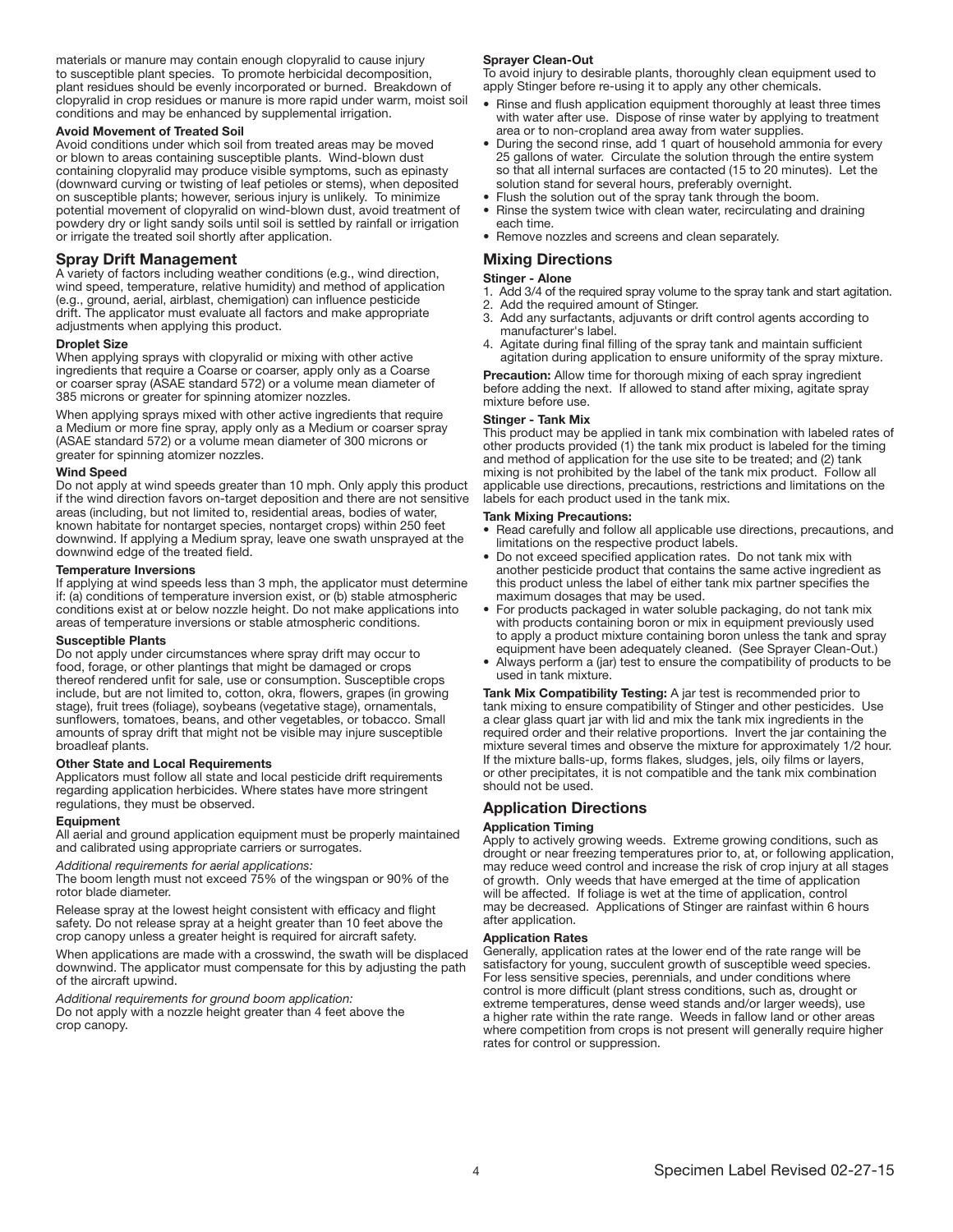| <b>Crop or Use Site</b>                                                                                                                     | <b>Rate Range</b><br>(pt/acre) | Maximum Use Rate <sup>1</sup><br>(pt/acre/growing season) |
|---------------------------------------------------------------------------------------------------------------------------------------------|--------------------------------|-----------------------------------------------------------|
| spinach                                                                                                                                     | $1/6 - 1/3$                    | 1/2                                                       |
| barley, oats, wheat                                                                                                                         | $1/4 - 1/3$                    | 1/3                                                       |
| Christmas tree and cottonwood/poplar and eucalyptus tree<br>plantations, fallow cropland, field corn, grasses grown for<br>seed, sugar beet | $1/4 - 2/3$                    | 2/3                                                       |
| canola (rapeseed), cole crops (Brassica species), crambe,<br>garden beet, southern pine seedbeds                                            | $1/4 - 1/2$                    | 1/2                                                       |
| apple, popcorn, stone fruits, sweet corn                                                                                                    | $1/3 - 2/3$                    | 2/3                                                       |
| turnip                                                                                                                                      | $1/3 - 1/2$                    | 1/2                                                       |
| peppermint, spearmint                                                                                                                       | $1/3 - 1$                      |                                                           |
| noncropland, non-lequminous trees, permanent grasses on<br>CRP land, rangeland and permanent grass pastures                                 | $1/3 - 11/3$                   | 11/3                                                      |

<sup>1</sup>Do not exceed maximum rate in rate range per growing season.

#### Spot Treatments

To prevent misapplication, apply spot treatments only with a calibrated boom or with hand sprayers according to directions provided below.

Hand Held Sprayers: Hand held sprayers may be used for spot applications. Care should be taken to apply the spray uniformly and at a rate equivalent to a broadcast application. Application rates in the table are based upon an area of 1000 sq ft. Mix the amount of Stinger (fl oz or mL) corresponding to the desired broadcast rate in 1 gallon or more of spray. To calculate the amount of Stinger required for larger areas, multiply the table value (fl oz or mL) by the area to be treated in "thousands" of square feet, e.g., if the area to be treated is 3500 sq ft, multiply the table value by  $3.5$  (calc.  $3500 \div 1000 = 3.5$ ). An area of 1000 sq ft is approximately 10.5 x 10.5 yards (strides) in size.

| Amount of Stinger per Gallon of Spray to Equal Specified Broadcast Rate |                         |                         |                         |                        |                                 |
|-------------------------------------------------------------------------|-------------------------|-------------------------|-------------------------|------------------------|---------------------------------|
| 1/4 pt/acre                                                             | $1/3$ pt/acre           | $1/2$ pt/acre           | $2/3$ pt/acre           | 1 pt/acre              | 1 1/3 pt/acre                   |
| $1/10$ fl oz<br>$(2.7 \text{ mL})$                                      | $1/8$ fl oz<br>(3.6 mL) | 1/5 fl oz<br>$(5.4$ mL) | $1/4$ fl oz<br>(7.3 mL) | $3/8$ fl oz<br>(11 mL) | $0.5f$ loz<br>$(15 \text{ mL})$ |

Use the following table for converting pints to fluid ounces.

| <b>Conversion Chart - Pints to Fluid Ounces</b> |                     |  |
|-------------------------------------------------|---------------------|--|
| <b>Pints</b>                                    | <b>Fluid Ounces</b> |  |
| 1/3                                             |                     |  |
| 1/4                                             |                     |  |
| 1/2                                             |                     |  |
| 2/3                                             |                     |  |

#### Ī Band Application

Stinger may be applied as a band treatment. Use the formulas below to determine the appropriate rate and volume per treated acre.

| Band width in inches<br>Row width in inches        | Broadcast rate<br>per treated acre   | <b>Band</b> rate<br>per treated acre |
|----------------------------------------------------|--------------------------------------|--------------------------------------|
| <b>Band width in inches</b><br>Row width in inches | Broadcast volume<br>per treated acre | Band volume<br>per treated acre      |

#### Use of Adjuvants

Addition of surfactants, crop oils, or other adjuvants is not usually necessary when using Stinger. Adding a surfactant to the spray mixture may increase effectiveness on weeds but may reduce selectivity to the crop, particularly under conditions of plant stress. When an adjuvant is to be used with this product, Dow AgroSciences recommends the use of a Chemical Producers and Distributors Association certified adjuvant. If an adjuvant is added to the spray solution, follow all manufacturer use guidelines.

#### Spray Coverage

Use sufficient spray volume to provide thorough coverage and a uniform spray pattern. Do not broadcast apply in less than 2 gallons total spray volume per acre. For best results, and to minimize spray drift, apply in a spray volume of 10 gallons or more per acre. As vegetative canopy and weed density increase, increase spray volume to obtain equivalent weed control. Use only nozzle types and spray equipment designed for herbicide application. To reduce spray drift, follow precautions under Avoid Injury to Non-Target Plants.

#### Broadleaf Weeds Controlled and Guidelines for Control1

Note: Letter in parentheses (-) after listed weed indicates if life cycle is annual (a), biennial (b), or perennial (p).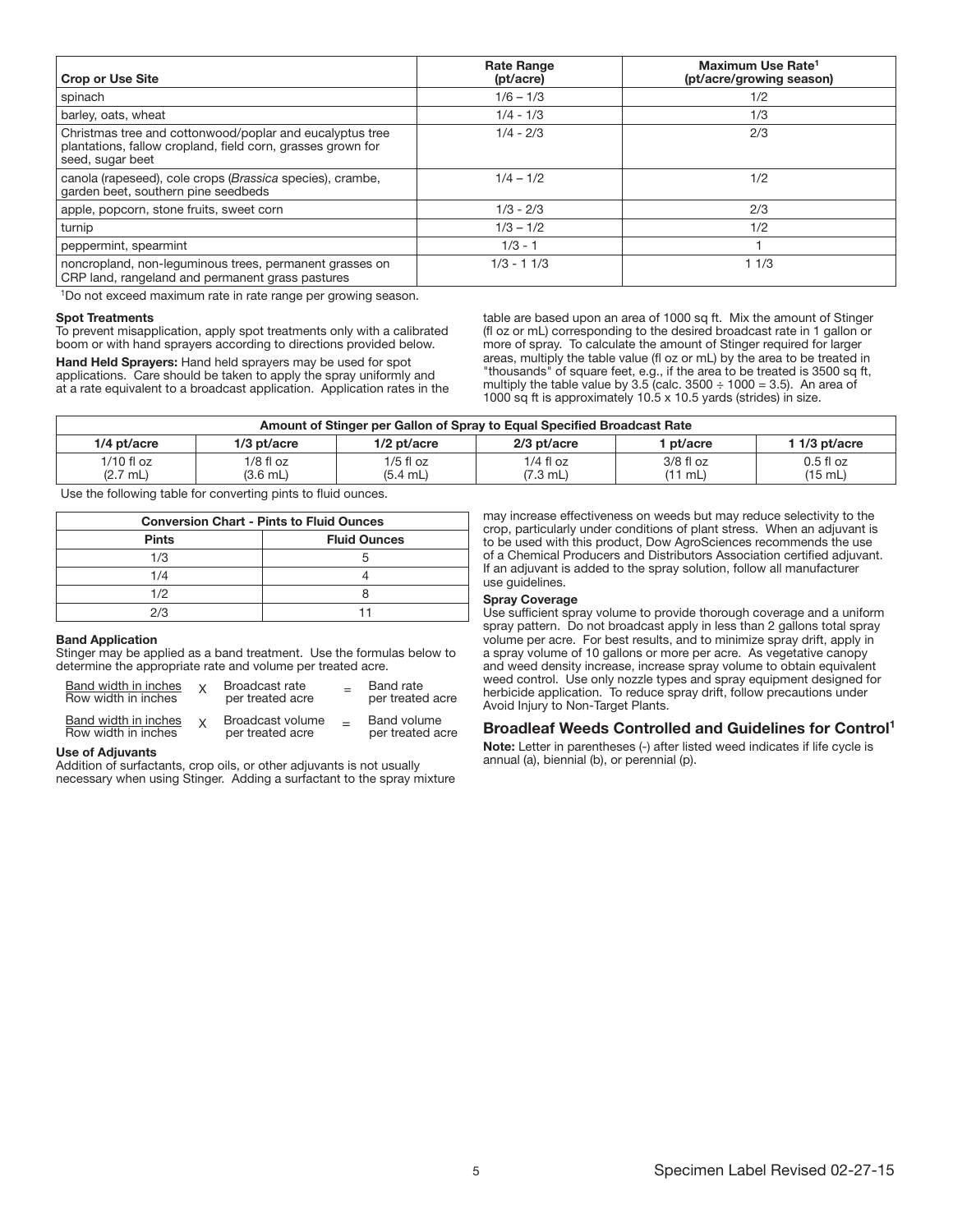| <b>Weed Species</b>                                    | <b>Stage of Growth</b>              | Rate for Control <sup>2</sup><br>(pt/acre) |
|--------------------------------------------------------|-------------------------------------|--------------------------------------------|
| biennial wormwood (a, b) <sup>3</sup>                  | up to 5 leaf                        | $1/4 - 1/2$                                |
| black medic clover (a)                                 |                                     |                                            |
| bull thistle (b)                                       |                                     |                                            |
| clover (a)                                             |                                     |                                            |
| cocklebur (a)<br>coffeeweed (a)                        |                                     |                                            |
| common burdock (b)                                     |                                     |                                            |
| common cocklebur (a)                                   |                                     |                                            |
| common groundsel (b)                                   |                                     |                                            |
| common ragweed (a)<br>common teasel (b)                |                                     |                                            |
| cornflower (bachelor button) (a)                       |                                     |                                            |
| curly dock (p)                                         |                                     |                                            |
| dandelion (p)                                          |                                     |                                            |
| false chamomile (scentless) (a)                        |                                     |                                            |
| galinsoga (a)<br>giant ragweed (a)                     |                                     |                                            |
| hop clover (a)                                         |                                     |                                            |
| horseweed (a)                                          |                                     |                                            |
| Jerusalem artichoke (p)                                |                                     |                                            |
| jimsonweed (a)                                         |                                     |                                            |
| ladysthumb (a) <sup>4</sup><br>lambert locoweed (p)    |                                     |                                            |
| marshelder (a)                                         |                                     |                                            |
| mayweed chamomile (dogfennel) (a)                      |                                     |                                            |
| meadow salsify (goatsbeard) (b)                        |                                     |                                            |
| musk thistle (b)                                       |                                     |                                            |
| narrowleaf hawksbeard (a)<br>orange hawkweed (p)       |                                     |                                            |
| oxeye daisy (p)                                        |                                     |                                            |
| pineappleweed (a)                                      |                                     |                                            |
| prickly lettuce (a)                                    |                                     |                                            |
| ragweeds (a)                                           |                                     |                                            |
| red clover (p)<br>red sorrel (p)                       |                                     |                                            |
| sicklepod (a)                                          |                                     |                                            |
| sunflower (a)                                          |                                     |                                            |
| sweet clover (b)                                       |                                     |                                            |
| vetch (a)<br>volunteer alfalfa (p) (from seed only)    |                                     |                                            |
| volunteer beans (a)                                    |                                     |                                            |
| volunteer lentils (a)                                  |                                     |                                            |
| volunteer peas (a)                                     |                                     |                                            |
| volunteer soybean (a)                                  |                                     |                                            |
| white clover (p)<br>white locoweed (p)                 |                                     |                                            |
| yellow hawkweed (p)                                    |                                     |                                            |
| yellow starthistle (a)                                 |                                     |                                            |
| wild buckwheat (a)                                     | 1 - 3 leaf stage, but before vining | 1/2                                        |
| black nightshade (a)                                   | $2 - 4$ leaf                        |                                            |
| buffalobur $(a)^3$                                     |                                     |                                            |
| cutleaf nightshade (a)<br>eastern black nightshade (a) |                                     |                                            |
| hairy nightshade (a)                                   |                                     |                                            |
| nightshade spp. (a)                                    |                                     |                                            |
| green smartweed $(a)^4$                                | $2 - 3$ leaf                        |                                            |
| smartweeds (suppression)                               |                                     |                                            |
| annual sowthistle (a) (suppression)                    | rosette up to bud stage             | degree of infestation:                     |
| Canada thistle (p)                                     |                                     | light - $1/3$                              |
| perennial sowthistle (p) <sup>4</sup>                  |                                     | moderate to heavy - 1/2 - 2/3              |
| sowthistle (a) (suppression)                           |                                     |                                            |
| spotted/diffuse knapweeds (b)                          | up to bud stage                     | $1/2 - 2/3$                                |
| Russian knapweed (p) <sup>4</sup>                      |                                     | $2/3 - 11/3$                               |

1This table is provided as a general reference only. Refer to use directions for specific crop or use site for application rates.

2Where a rate range is provided, use a lower rate in the rate range for light to moderate infestations under good growing conditions and a higher rate in the rate range for dense infestations or under less favorable growing conditions such as drought.

3Not registered for use in California.

4These weeds may only be suppressed. Suppression is a visual reduction in weed competition (reduced population or vigor) as compared to untreated areas. The degree and duration of weed control will vary with weed size and density, application rate and coverage, and growing conditions before, during, and after treatment. For perennial weeds, Stinger will control the top growth and inhibit regrowth during the season of application (season-long control). At higher use rates shown on this label, Stinger may cause a reduction in shoot regrowth in the season following application; however, plant response may be inconsistent due to inherent variability in shoot regrowth from perennial root systems.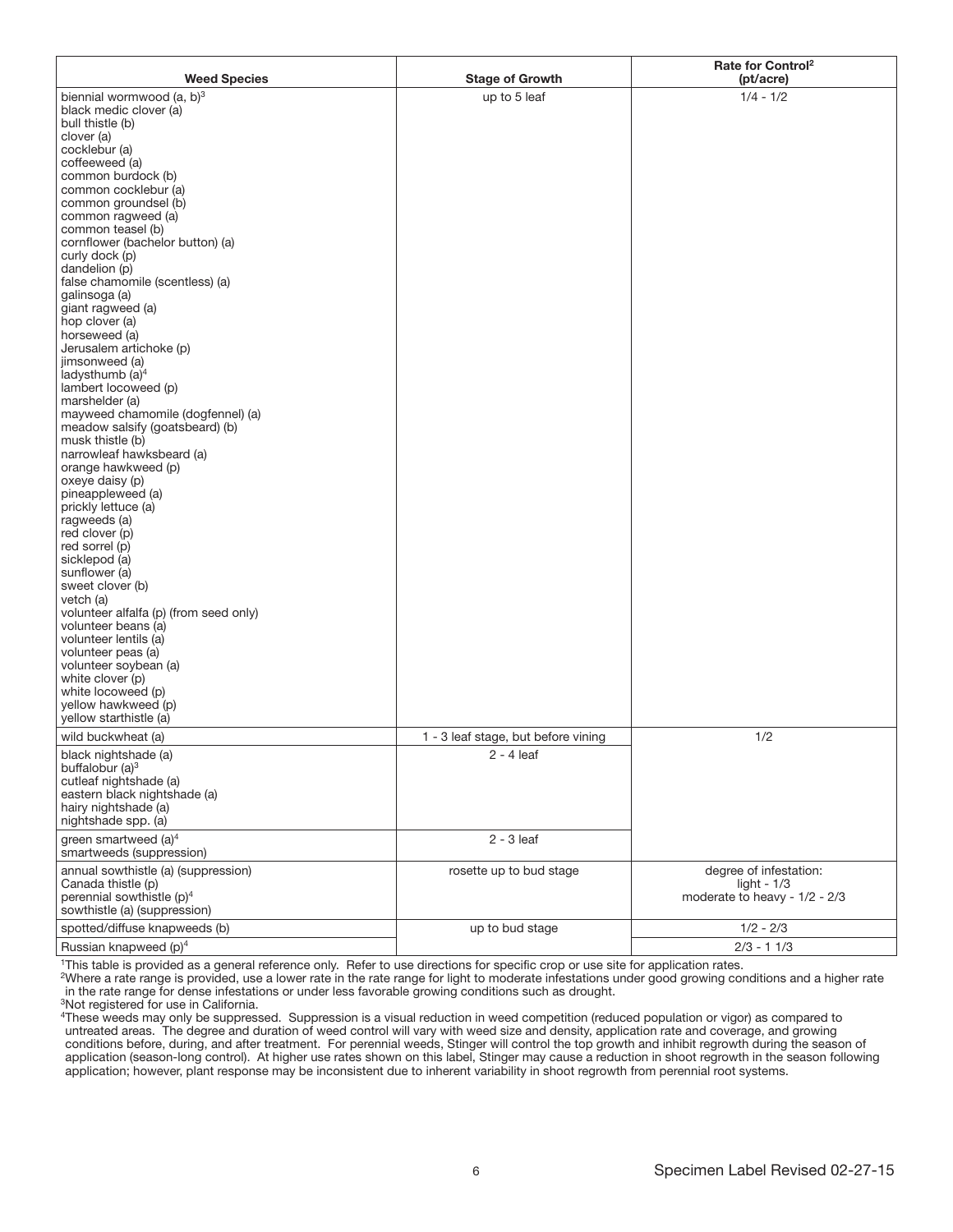#### Uses

Agricultural Use Requirements for Crops: For the following crop uses, follow PPE and Reentry instructions in the Agricultural Use Requirements section of this label.

#### Apple

(Not for Use or Distribution in Nassau and Suffolk Counties in New York State)

| <b>Target Broadleaf</b><br>Weeds                                                                                                                                                                                                                                        | <b>Application Rate</b><br>(pint/acre)      | <b>Use Restrictions</b>                                                                                                                                                                                                                                                                                                                                                                                                                    |
|-------------------------------------------------------------------------------------------------------------------------------------------------------------------------------------------------------------------------------------------------------------------------|---------------------------------------------|--------------------------------------------------------------------------------------------------------------------------------------------------------------------------------------------------------------------------------------------------------------------------------------------------------------------------------------------------------------------------------------------------------------------------------------------|
| aster<br>burdock<br>clover, red<br>clover, white<br>curly dock<br>dandelion<br>goldenrod<br>horseweed<br>(marestail)<br>nightshade, black<br>nightshade, hairy<br>pineappleweed<br>sowthistle, annual<br>thistle, Canada<br>thistle, musk<br>vetch<br>volunteer alfalfa | $1/3 - 2/3$<br>$(0.125 - 0.25)$<br>ae/acre) | • Preharvest interval: Do<br>not apply within 30 days of<br>harvest.<br>• Make one to two broadcast<br>applications per crop per<br>year. Do not exceed a total of<br>2/3 pint per acre.<br>• Apply Stinger to non-bearing<br>(well established trees, 1 year<br>or older) and bearing trees.<br>• East of the Rocky Mountains,<br>do not apply Stinger during<br>bloom.<br>• Avoid direct contact with<br>foliage, fruit, or tree trunks. |

Use Stinger for postemergence control of broadleaf weeds listed above that are infesting apples.

#### Application Timing

Apply Stinger to clover and vetch from weed emergence up to the 5-leaf stage of growth. Apply Stinger to nightshade (black and hairy) at the 2- to 4-leaf stage of growth. For control of Canada thistle and annual sowthistle, apply Stinger from rosette up to bud stage.

#### Application Rate

Apply 1/3 to 2/3 pint of Stinger per acre with ground equipment in 10 gallons or more total spray volume per acre. Use a higher rate in the rate range for heavy infestations or when greater residual control is desired.

Tank Mixtures: Stinger may be tank mixed with other herbicides labeled for use on apple. Follow all applicable use directions, precautions, restrictions and limitations on the labels for each product used in the tank mix.

## Barley, Oats and Wheat not underseeded with legume (Not Registered for Use in Florida)

#### Application Rate

Apply 1/4 to 1/3 pint of Stinger per acre when crop is from the 3-leaf stage up to early boot stage of growth. For control of perennial weeds, such as Canada thistle, apply 1/3 pint of Stinger per acre. Russian knapweed will only be suppressed at this rate.

#### Specific Use Precautions and Restrictions:

- Do not permit lactating dairy animals or meat animals being finished for slaughter to forage or graze treated grain fields within 1 week after treatment.
- Do not harvest hay from treated grain fields.

## *Brassica* (Cole) Leafy Vegetables (Crop Group 5)1

(For use and distribution only in the states of Arizona, Arkansas, California, Colorado, Connecticut, Delaware, Florida, Georgia, Maine, Maryland, Massachusetts, Michigan, Missouri, New Hampshire, New Jersey, New Mexico, New York, North Carolina, Ohio, Oklahoma, Pennsylvania, Rhode Island, South Carolina, Texas, Vermont, Virginia, West Virginia, and Wisconsin)

## (Not for use in Nassau or Suffolk counties in New York State)

*Brassica* (cole) leafy vegetables (crop group 5) including broccoli, broccoli raab (rapini), Brussels sprouts, cabbage, cauliflower, cavalo broccolo, Chinese broccoli (gai ion), Chinese cabbage (bok choy), Chinese cabbage (napa), Chinese mustard cabbage (gai choy), collards, kale, kohlrabi, mizuna, mustard greens, mustard spinach, rape greens

#### Application Timing

Apply uniformly with ground equipment in a minimum of 10 to 40 gallons of water per acre. For suppression of Canada thistle, apply after the majority of basal leaves have emerged, but prior to bud stage, and at least 30 days prior to harvest.

| <b>Target Broadleaf Weeds</b>                                                                                                                   | <b>Stinger</b><br>(pint/acre) |
|-------------------------------------------------------------------------------------------------------------------------------------------------|-------------------------------|
| chamomile<br>clover<br>common cocklebur<br>dandelion<br>galinsoga<br>pineappleweed<br>prickly lettuce<br>ragweed<br>smartweed<br>wild buckwheat | $1/4 - 1/2$                   |
| annual sowthistle <sup>1</sup><br>Canada thistle <sup>1</sup>                                                                                   | $1/3 - 1/2$                   |

1Suppression only.

#### Specific Use Precautions and Restrictions:

- Preharvest Interval: Do not apply within 30 days of harvest.
- Make one to two broadcast applications per crop per year, not to exceed a total of 1/2 pint per acre (0.187 lb ai/acre) per year.
- In New York and California, the maximum application rate for Stinger is 2/3 pint per acre per growing season. Do not exceed the cumulative amount of 2/3 pint of Stinger (0.25 lb a.e.) per acre per crop year.
- In Florida, Stinger may be used only on cabbage, Chinese cabbage (napa), and Chinese mustard cabbage (gai choy).

## Canola (Rapeseed) and Crambe (Not Registered for Use in California and Florida)

### Application Timing

Apply to canola or crambe in the 2- to 6-leaf stage of crop growth at rates shown in the following table. Consult the table entitled Broadleaf Weeds Controlled and Guidelines for Control for additional information. Apply Stinger uniformly with ground or aerial equipment in 10 to 20 gallons total spray volume per acre (minimum of 5 gallons per acre by air).

| <b>Target Broadleaf Weeds</b>                                                                                                                                                      | <b>Stinger</b><br>(pint/acre) |
|------------------------------------------------------------------------------------------------------------------------------------------------------------------------------------|-------------------------------|
| Canada thistle                                                                                                                                                                     | 1/3                           |
|                                                                                                                                                                                    | for top growth suppression    |
| Canada thistle                                                                                                                                                                     | 1/2                           |
| perennial sowthistle                                                                                                                                                               | for season long control       |
| annual sowthistle<br>biennial wormwood<br>dandelion<br>dock, curly<br>false chamomile<br>green smartweed<br>mayweed chamomile<br>nightshade species<br>sunflower<br>wild buckwheat | $1/4 - 1/2$                   |

#### Ī Specific Use Precautions and Restrictions:

- Preharvest Interval: Do not apply within 50 days of harvest.
- Make one broadcast application per crop per year.

## Christmas Tree Plantations (Not Registered for Use in Florida)

## Application Timing

Use Stinger for over the top application to actively growing balsam fir, blue spruce, Douglas fir, fraser fir, grand fir, lodgepole pine, noble fir, ponderosa pine, and white pine. In the Pacific Northwest, do not apply in the first year of transplanting because some needle curling has been observed on first year transplants. For control of annual weeds, apply Stinger from weed emergence up to the 5-leaf stage of growth. For control of wild buckwheat, apply at 3- to 5-leaf stage of growth, but before vining. For control of weeds, such as Canada thistle and knapweeds, apply after the majority of the basal leaves have emerged up to bud stage. Later application may result in less consistent control.

#### Application Rate

Apply 1/4 to 1/2 pint of Stinger per acre for control of annual weeds. Apply 1/2 to 2/3 pint of Stinger per acre for difficult to control weeds, such as Canada thistle and knapweeds. Apply as a broadcast or band application in a minimum of 10 gallons per acre by ground application. Use the formulas under Band Application to determine the rate and volume per treated acre.

Stinger may be applied as a spot treatment using a hand held sprayer at an equivalent broadcast rate of 1/2 to 2/3 pint per acre. Refer to Hand Held Sprayers under Spot Treatment in the Application Directions section.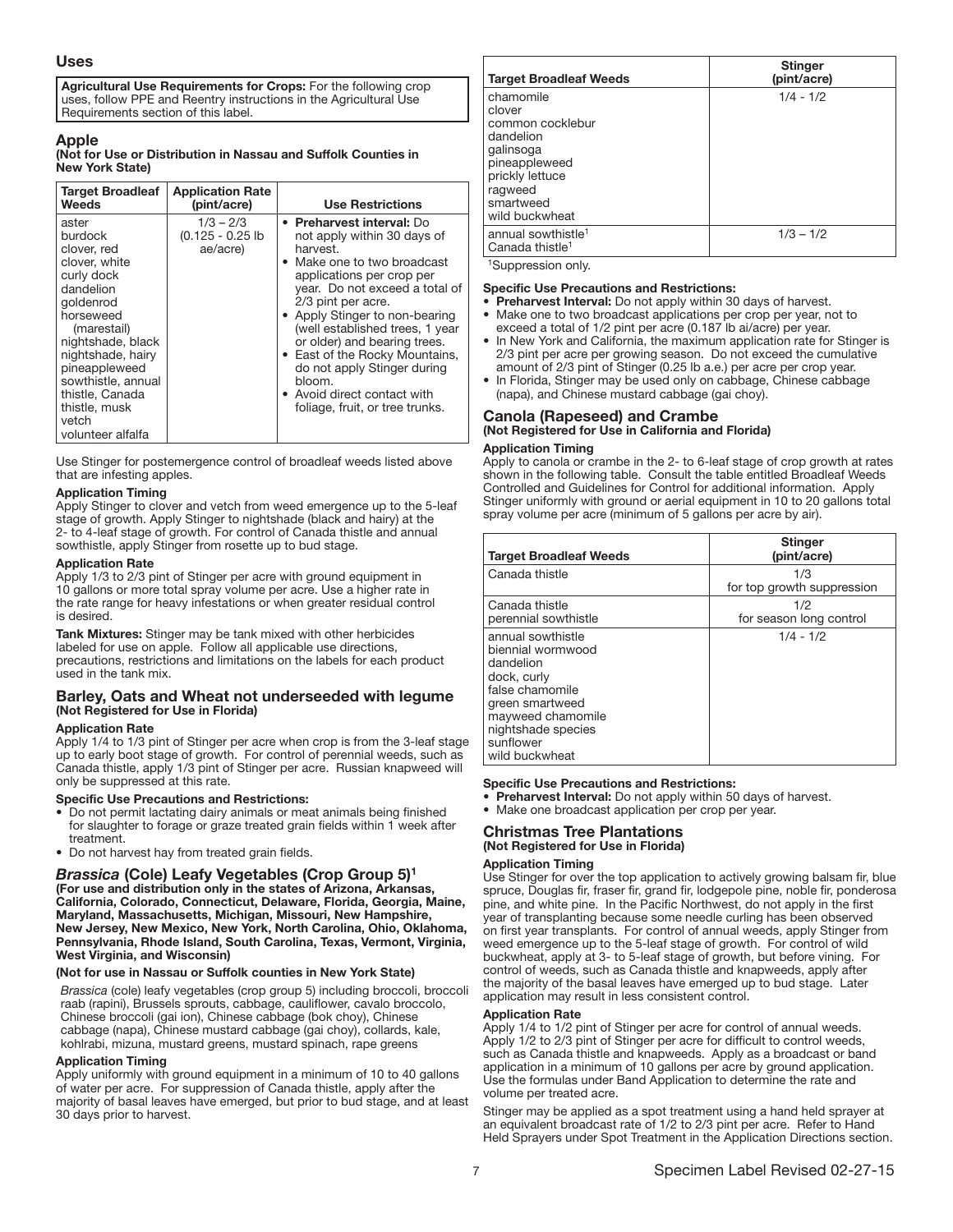#### Specific Use Precautions and Restrictions:

- Re-treat as necessary, but do not exceed 2/3 pint of Stinger per acre per annual growing season.
- Blue spruce: Do not exceed 1/2 pint per acre per annual growing season.
- Tree injury may occur with the addition of a surfactant or crop oil with Stinger. Do not use unless previous experience shows injury is tolerable.
- Do not apply with an air blast sprayer.

## Corn (Field, Pop, Sweet) (Not Registered for Use in Florida)

Use Stinger for postemergence control of annual sowthistle, Canada thistle, common cocklebur, common sunflower, giant and common ragweed, Jerusalem artichoke, jimsonweed and other broadleaf weeds infesting field corn. Apply Stinger at specified timing and rates for field, pop and sweet corn as indicated below.

#### Weed Control

For control of common cocklebur, common ragweed, giant ragweed, sunflower, other annual weeds and Jerusalem artichoke, apply 1/4 to 1/2 pint of Stinger per acre from weed emergence up to the 5-leaf stage of growth. Use a higher rate in the rate range for heavy infestations or when greater residual control is desired. Consult the table entitled Broadleaf Weeds Controlled and Guidelines for Control for additional information.

#### Control of Canada Thistle

For effective control of Canada thistle, apply 1/3 to 2/3 pint of Stinger per acre as a broadcast treatment to the entire infested area. Apply when the majority of thistle plants have emerged and thistles are at least 6 to 8 inches in diameter or height up to bud stage. Cultivation can disrupt translocation to the roots of Canada thistle. For best long-term control, do not cultivate before or after application. If cultivation is necessary, wait 14 to 20 days after application before cultivating to allow for thorough translocation.

Control of Canada thistle is influenced by growing conditions, density and size of thistle plant at application, tillage practices used, etc. Light infestations (less than 10 plants per square yard) will generally be adequately controlled with a rate of 1/3 pint per acre. For medium to heavy infestations (more than 10 plants per square yard), rates of 1/2 to 2/3 pint per acre are generally more effective since these Canada thistle stands involve an extensive rhizome system.

The following are general descriptions of control to be expected from each application rate given a medium to heavy population of Canada thistle. Control of lighter infestations may be better than that described.

- A rate of 1/3 pint per acre will suppress top growth of Canada thistle for 6 to 8 weeks. Some regrowth may occur by the end of the season, but this will not interfere with harvesting of the crop.
- A rate of 1/2 pint per acre will generally provide season-long control of Canada thistle. Not all rhizomes will be killed and some regrowth may occur by the end of the growing season.
- A rate of 2/3 pint per acre will provide season-long control of Canada thistle plus suppression into the following season, resulting in a reduction of the total number of Canada thistle plants in the treated area.

#### Field Corn

#### Application Timing

Apply Stinger to actively growing broadleaf weeds any time after corn emergence through 24 inch tall corn. Apply with ground equipment as a postemergence broadcast or directed spray in 10 gallons or more of spray volume per acre to ensure uniform and thorough spray coverage of the weed foliage. Use only spray nozzles designed for herbicide application. Using flat fan nozzles provides the best coverage and distribution of chemical on the plant foliage. Use spray pressures (at the boom) specified by nozzle manufacturers to obtain desired spray volume. Use higher spray volumes when weed foliage is dense.

#### Tank Mixes or Sequential Applications

See Tank Mixing section under Mixing Directions. If Stinger is applied sequentially or in combination with Hornet<sup>®</sup> WDG broadleaf blend herbicide to the current corn crop, the maximum application rate at which Stinger may be applied to field corn is indicated in the following table:

| <b>Rate of Hornet WDG Applied to</b><br><b>Current Corn Crop</b><br>(oz/acre) | <b>Maximum Application Rate</b><br>for Stinger<br>(fl oz/acre) |
|-------------------------------------------------------------------------------|----------------------------------------------------------------|
|                                                                               | 8.1                                                            |
|                                                                               | 6.8                                                            |
|                                                                               | 54                                                             |
|                                                                               |                                                                |

Precaution: Maximum use rate for clopyralid is 0.25 lb a.e. per acre. One ounce of Hornet WDG contains 0.031 lb of clopyralid. One fluid ounce of Stinger contains 0.023 lb of clopyralid.

#### Corn Inbred Lines or Breeding Stock

Susceptibility of corn to injury from Stinger is highly related to varietal response. Inbred lines or any breeding stock may be injured by Stinger. Contact your seed production agronomist for advice before applying Stinger to inbred lines or breeding stock.

#### Hand Held Sprayers

Stinger may be applied as a spot treatment using a hand held sprayer at an equivalent broadcast rate of 2/3 pint per acre. Refer to Hand Held Sprayers under Spot Treatment in the Application Directions section. Make applications on a spray-to-wet basis with spray coverage uniform and complete. Do not spray to the point of runoff.

#### Specific Use Precautions and Restrictions:

- Re-treat as necessary, but do not apply more than 2/3 pint of Stinger per acre per year.
- Do not apply to field corn more than 24 inches tall.
- Do not allow livestock to graze treated areas or harvest treated corn silage as feed within 40 days after last treatment.

## Popcorn and Sweet Corn (Not Registered for Use in California)

#### Application Timing

For popcorn, apply Stinger any time after popcorn emergence through 24-inch tall popcorn. For sweet corn, apply Stinger any time after sweet corn emergence through 18-inch tall sweet corn.

#### Application Rate

Apply 1/3 to 2/3 pint of Stinger per acre uniformly with ground equipment as a broadcast or directed spray in 10 to 20 gallons total spray volume per acre. For control of Canada thistle, apply Stinger when the majority of thistle plants have emerged and thistles are at least 6 to 8 inches in diameter or height, but before bud stage. For control of annual sowthistle, common cocklebur, Jerusalem artichoke, jimsonweed, ragweed (common and giant), and sunflower, apply Stinger from weed emergence up to the 5-leaf stage of growth. Use a higher rate in the rate range for heavy infestations or when greater residual control is desired. Consult the table entitled Broadleaf Weeds Controlled and Guidelines for Control for additional information.

#### Specific Use Precautions and Restrictions:

- Preharvest Interval: Do not apply within 30 days of harvest for ears and forage and within 60 days of harvest for stover.
- Make one to two broadcast applications per crop per year, not to exceed a total of 2/3 pint per acre.
- Re-Treatment Interval: 21 days.
- Do not apply to popcorn more than 24 inches tall or sweet corn more than 18 inches tall.
- Apply only to sweet corn or popcorn that is to be used for processing.

## Cottonwood/Poplar and Eucalyptus Tree Plantations (Not Registered for Use in Florida)

#### Application Timing

Stinger may be used for selective postemergence control of labeled broadleaf weeds in new and established plantings of cottonwood/poplar and eucalyptus tree plantations.

#### Application Rate

Apply as a broadcast foliar spray over trees or as a banded or directed spray at a rate of 1/3 to 2/3 pint per acre. Apply in 10 gallons or more total spray volume per acre using ground equipment only. Multiple applications of Stinger may be made as long as the total rate per growing season does not exceed 1 1/3 pints per acre. Apply to new plantings only after they are well established as indicated by several inches of new healthy growth.

See Broadleaf Weeds Controlled and Guidelines for Control for specified rates and timing for specific susceptible annual, biennial, and perennial weeds.

#### Hand Held Sprayers

Spot applications using hand held equipment are also allowed, but avoid contact with tree foliage or limit it to lower branches. Apply to weeds on a spray-to-wet basis with uniform and complete spray coverage. Do not spray to the point of runoff. Prepare a spray solution by adding 1/4 fl oz of Stinger per gallon of water. When applied at 1 gallon of spray per 1000 sq ft, this spray concentration is equivalent to a broadcast rate of 2/3 pint per acre.

#### Specific Use Precautions and Restrictions:

- Do not tank mix Stinger with other herbicides labeled for this use unless spray avoids all contact with tree foliage.
- Stinger will not control certain broadleaf weeds including mustards, henbit, chickweed, kochia, lambsquarters, pigweed, Russian thistle and bindweed.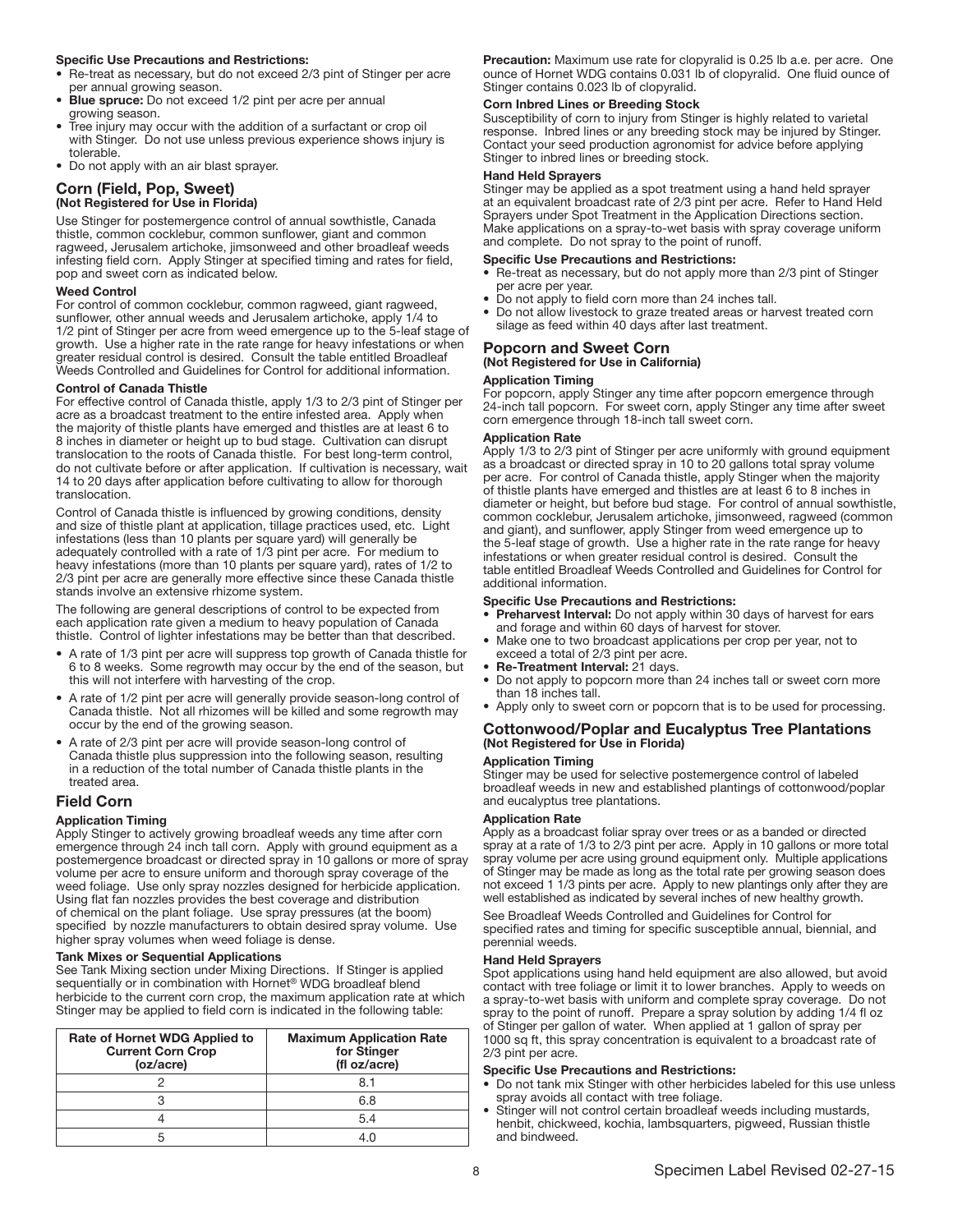## Fallow Cropland (Not Registered for Use in Florida)

#### Application Timing

Stinger can be applied either postharvest, in the spring/summer (during fallow period), or to set aside acres to control or suppress listed weeds (refer to rotation restrictions). Apply to young, emerged weeds under conditions that promote active growth. For best results on perennial weeds, such as Canada thistle, apply after the majority of the basal leaves have emerged up to bud stage. Later applications may result in less consistent control.

For best results, wait 14 to 20 days after application before cultivating or fertilizing with shank-type applicators to allow for thorough translocation.

#### Application Rate

Apply 1/4 to 2/3 pint of Stinger per acre. Use a higher rate in the rate range on perennial weeds or when the condition of weeds at treatment may prevent optimum control.

#### Tank Mixes

To improve control of certain broadleaf weeds, Stinger may be applied with 0.5 to 2 lb a.e. of 2,4-D per acre. See Tank Mixing section under Mixing Directions.

## Garden Beet

## (Not Registered for Use in California and Florida)

Use Stinger for postemergence control of common ragweed, galinsoga, nightshade (black, cutleaf, Eastern black and hairy), prickly lettuce, sowthistle, sweet clover, and wild buckwheat infesting garden beet.

#### Application Timing

Apply to garden beet in the 2- to 8-leaf stage of crop growth when weeds are young and actively growing. Apply Stinger to wild buckwheat at the 1- to 3-leaf stage of growth before vining begins. Apply Stinger to common ragweed and sweet clover from weed emergence up to the 5-leaf stage of growth. Apply Stinger to all species of nightshade at the 2- to 4-leaf stage of growth. Apply Stinger to sowthistle from rosette up to bud stage. Apply in 10 gallons or more total spray volume per acre with ground equipment.

#### Application Rate

Apply 1/4 to 1/2 pint of Stinger per acre with ground equipment in 10 gallons or more total spray volume per acre. Use a higher rate in the rate range for heavy infestations or when greater residual control is desired.

#### Specific Use Precautions and Restrictions:

- Preharvest Interval: Do not apply within 30 days of harvest.
- Make one to two broadcast applications per crop per year, not to exceed a total of 1/2 pint per acre.

## Grasses Grown for Seed (Not Registered for Use in Florida)

#### Application Timing

Apply only to established grasses before the boot stage of growth. Applications in the boot stage and beyond can result in increased potential for injury. Do not apply to bentgrass unless injury can be tolerated. For control of late emerging Canada thistle, a preharvest treatment may be made after grass seed is fully developed. Treatment of Canada thistle at the bud stage or later may result in less consistent control. Postharvest fall treatments may be made to actively growing Canada thistle after the majority of basal leaves have emerged.

#### Application Rate

Use 1/4 to 2/3 pint of Stinger per acre for control of annual weeds and Canada thistle. Re-treat as necessary, but do not exceed 2/3 pint of Stinger per acre per season.

#### Tank Mixes

Stinger may be tank mixed with 2,4-D, MCPA, dicamba, or bromoxynil to control additional broadleaf weeds. Refer to the manufacturer's label for use rates and tank mix guidelines. See Tank Mixing section under Mixing Directions. Precaution: Dicamba or bromoxynil tank mixes may be useful in broadening the annual weed control spectrum, but may reduce long-term control of perennials, such as Canada thistle. Do not tank mix Stinger with 2,4-D, MCPA, or dicamba unless the risk to crop injury is acceptable.

## Peppermint and Spearmint (Not Registered for Use in Florida)

Stinger may be used for selective postemergence control of specific annual and perennial broadleaf weeds infesting peppermint and spearmint.

#### Application Timing

Treat annual weeds when they are small and actively growing before they send up a flower stalk. For Canada thistle, apply Stinger after the majority of basal leaves have emerged, but prior to bud stage.

#### Application Rate

Apply as a broadcast foliar spray in 10 gallons or more total spray volume per acre using ground equipment only. A nonionic surfactant of at least 80% active ingredient may be added at a rate of 1 pint per 100 gallons of spray solution.

| <b>Application Timing and Weeds Controlled</b>                                                                                   | <b>Stinger</b><br>(pint/acre)                |
|----------------------------------------------------------------------------------------------------------------------------------|----------------------------------------------|
| fall treatment only (Sept. 15 to first frost)<br>annuals<br>perennials<br>hard-to-kill perennials (Canada thistle,<br>dandelion) | 1/2<br>2/3                                   |
| spring treatment only<br>annuals<br>perennials                                                                                   | 1/3<br>1/2                                   |
| fall plus spring treatment                                                                                                       | maximum of 2/3 in<br>fall plus 1/3 in spring |
|                                                                                                                                  |                                              |

#### Specific Use Precautions and Restrictions:

- Preharvest Interval: Do not apply within 45 days of harvest.
- Do not apply more than 1 pint per acre per growing season.<br>• Treated pennermint and spearmint may be used for distillati
- Treated peppermint and spearmint may be used for distillation (oil extraction) only.
- Do not feed spent peppermint and spearmint hay slugs to livestock. • Peppermint and spearmint straw, hay or spent hay (slugs) from treated
- areas cannot be used for composting or mulching. If hay slugs are disposed of on cropland, distribute in a thin layer and incorporate. Do not dispose of hay slugs on land to be rotated to a susceptible crop. (See Residues in Plants or Manure section.)
- Discoloration or malformation of peppermint and spearmint leaves may occur following treatment. This effect is generally temporary and does not reduce oil yields.
- Stinger will not control many broadleaf weeds, such as chickweed, field bindweed henbit, kochia, lambsquarters, mustards, pigweed, and Russian thistle.

#### Southern Pine Seedbeds in Forest Nurseries (Registered for Use in Alabama, Arkansas, Georgia, Louisiana, Mississippi, North Carolina, South Carolina, Tennessee, Texas and Virginia) (Not Registered for Use in Florida)

Stinger may be applied over the top of loblolly pine, slash pine, and longleaf pine to control sicklepod and other susceptible broadleaf weeds in southern pine seedbeds in forest nurseries. Apply as a broadcast or spot treatment from May through July when weeds are actively growing.

## Application Timing

For best results, apply when weeds are small and actively growing. For control of sicklepod, apply after the majority of basal leaves have emerged.

#### Application Rate

Apply at a broadcast rate of 1/4 to 1/2 pint per acre in a spray volume of 20 gallons or more per acre. Application may be made any time after May 1, but some needle curling may occur if applied during active conifer growth. When making spot applications, use a calibrated boom, or if a hand-held sprayer is used, care should be taken to apply the spray uniformly and at a rate equivalent to a broadcast application. Otherwise, do not use more than 1/5 fl oz (1 tsp.) of Stinger per gallon of spray and direct spray onto weeds. Avoid spraying pine seedlings whenever possible.

#### Specific Use Precautions and Restrictions:

- Application of Stinger during active growth of conifers may cause some needle curling.
- Do not use surfactants or crop oils in spray mixtures as the potential for tree injury in the form of needle curling may be increased.

## **Spinach**

## (Not Registered for Use in California and Florida)

Use Stinger for postemergence control of annual sowthistle, black nightshade, Canada thistle, clover, common cocklebur, common groundsel, hairy nightshade, jimsonweed, pineappleweed, prickly lettuce, and ragweed infesting spinach.

#### Application Timing

Apply to spinach in the 2- to 5-leaf stage of crop growth. Apply Stinger to clover, common cocklebur, common groundsel, jimsonweed, prickly lettuce, pineappleweed and ragweed from weed emergence up to the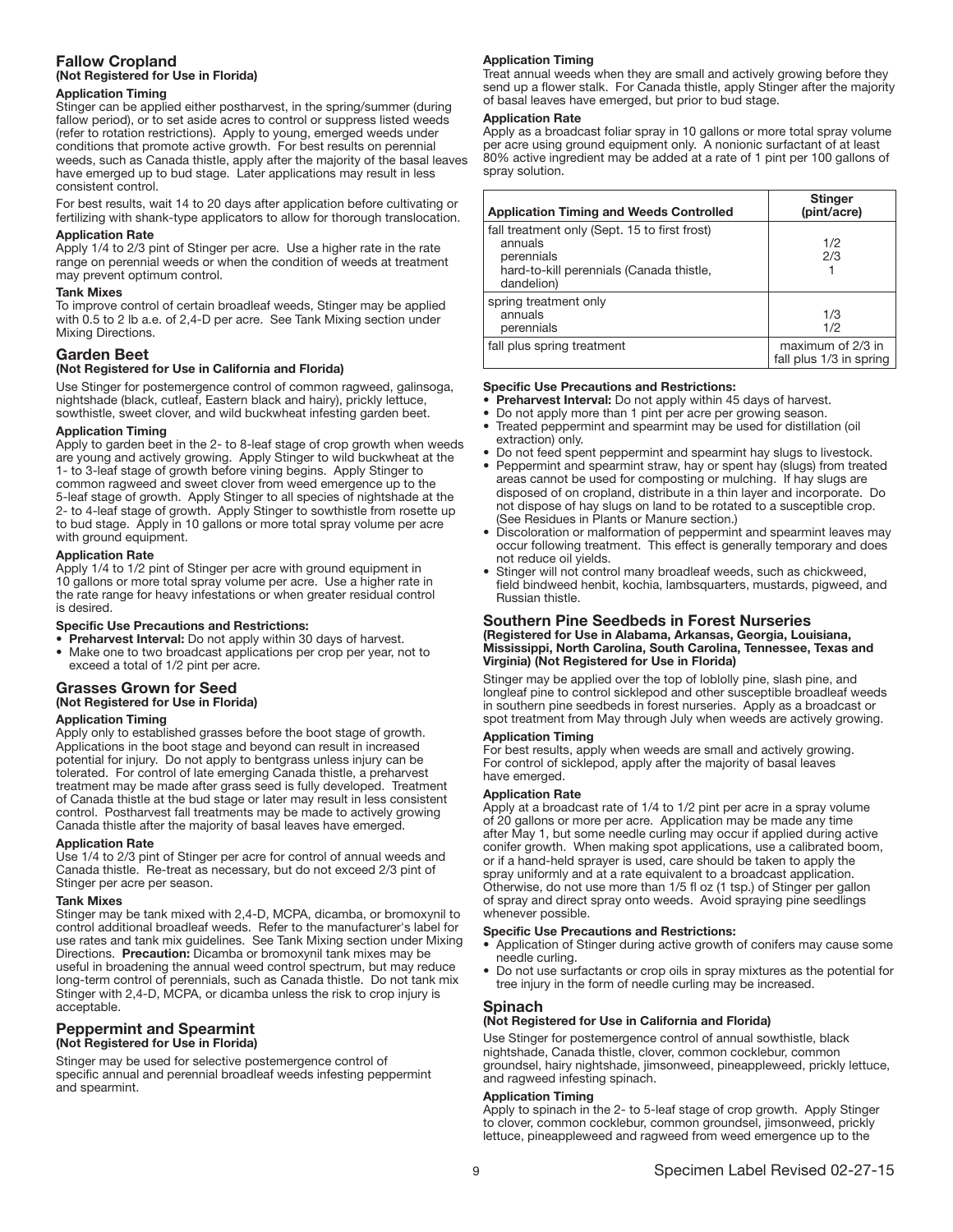5-leaf stage of growth. For top growth suppression of annual sowthistle and Canada thistle, apply Stinger from rosette up to bud stage. For control of Canada thistle, apply after the majority of basal leaves have emerged but prior to bud stage and at least 21 days prior to harvest.

#### Application Rate

Apply 1/4 to 1/2 pint per acre of Stinger uniformly with ground or aerial equipment in 10 to 20 gallons total spray volume per acre (minimum of 5 gallons per acre by air). Use a higher rate in the rate range for heavy infestations or when greater residual control is desired.

#### Specific Use Precautions and Restrictions:

- Preharvest Interval: Do not apply within 21 days of harvest. • Make one to two broadcast applications per crop per year, not to
- exceed a total of 1/2 pint per acre. • Some leaf curling may be observed on smaller spinach, particularly at higher use rates. Crop tolerance may be optimized by selecting the lower application rate necessary for weed control, especially where non-uniform emergence has caused variable plant sizes.

## Stone Fruits (Crop Group 12)<sup>1</sup> (Not Registered for Use in California and Florida)

1Stone fruits (crop group 12) including apricot, chickasaw plum, damson plum, fresh prune, Japanese plum, nectarine, peach, plum, plumcot, sweet cherry, tart cherry

Use Stinger for postemergence control of annual sowthistle, Canada thistle, clover, dandelion, horseweed, musk thistle, nightshade (black and hairy), and vetch infesting stone fruits.

#### Application Timing

Apply Stinger to clover and vetch from weed emergence up to the 5-leaf stage of growth. Apply Stinger to nightshade (black and hairy) at the 2- to 4-leaf stage of growth. For control of Canada thistle and annual sowthistle, apply Stinger from rosette up to bud stage.

#### Application Rate

Apply 1/3 to 2/3 pint of Stinger per acre with ground equipment in 10 gallons or more total spray volume per acre. Use a higher rate in the rate range for heavy infestations or when greater residual control is desired.

#### Specific Use Precautions and Restrictions:

- Preharvest Interval: Do not apply within 30 days of harvest. • Make one to two broadcast applications per crop per year, not to
- exceed a total of 2/3 pint per acre.

## Sugar Beet

## (Not Registered for Use in Florida)

Use Stinger for the control of various annual and perennial broadleaf weeds infesting sugar beet.

#### Application Rate

Apply 1/4 to 2/3 pint of Stinger per acre with ground equipment as a broadcast foliar spray or band treatment or with aerial equipment in 5 gallons or more total spray volume per acre. See instructions for band application under Application Directions in the Product Information section. Apply in 10 gallons or more total spray volume per acre when the sugar beets are in the cotyledon to 8-leaf stage of growth and the weeds are young and actively growing

For annual weed control apply 1/4 to 1/2 pint of Stinger per acre from weed emergence up to the 5-leaf stage of growth. Apply to wild buckwheat at the 1- to 3-leaf stage of growth before vining begins.

For the most effective control of perennials, such as Canada thistle and sowthistle, apply 1/2 to 2/3 pint of Stinger per acre as a broadcast treatment to the entire infested area. Apply when the majority of basal leaves have emerged up to the bud stage. Cultivation can disrupt translocation to the roots of perennials, such as Canada thistle. For best results, do not cultivate thistle patches.

To promote herbicidal efficacy, wait a minimum of 7 days after application before flood or furrow irrigation.

#### Tank Mixes

To control additional broadleaf weeds and provide consistent control of difficult to control weeds, such as wild buckwheat, Stinger may be applied in combination with labeled rates of a product containing phenmedipham/ desmedipham, desmedipham, triflusulfuron, or other products registered for postemergence application in sugar beets. For best results, tank mix 1/4 pint of Stinger per acre with a product containing phenmedipham/ desmedipham or desmedipham followed one to two weeks later by a second application of 1/4 to 1/3 pint of Stinger per acre tank mixed with a product containing phenmedipham/desmedipham or desmedipham. Stinger may also be tank mixed with a grass herbicide containing sethoxydim. Crop oil or Dash surfactant may be added to the tank mixture to optimize grass weed control. See Tank Mixing section under Mixing Directions.

#### Specific Use Precautions and Restrictions:

- Preharvest Interval: Do not apply within 45 days of harvest. • Re-treat as necessary, but do not exceed 2/3 pint of Stinger per acre per season.
- Aerial application of Stinger in sugar beet is allowed only in the states of Colorado, Idaho, Michigan, Minnesota, Montana, Nebraska, North Dakota, Oregon, Washington, and Wyoming.

#### Turnip

## (Not Registered for Use in California and Florida)

Use Stinger for postemergence control of common ragweed, galinsoga. prickly lettuce, sweet clover, and wild buckwheat and postemergence suppression of sowthistle infesting turnip harvested for roots and tops.

#### Application Timing

Apply Stinger to wild buckwheat at the 1- to 3-leaf stage of growth before vining begins. Apply Stinger to common ragweed and sweet clover from weed emergence up to the 5-leaf stage of growth. For suppression of sowthistle, apply Stinger from rosette up to bud stage.

#### Application Rate

Apply 1/3 to 1/2 pint of Stinger per acre with ground equipment in 10 gallons or more total spray volume per acre. Use a higher rate in the rate range for heavy infestations or when greater residual control is desired.

#### Specific Use Precautions and Restrictions:

- Preharvest Interval: Do not apply within 30 days of harvest of turnip roots or within 15 days of harvest of turnip tops.
- Make one broadcast application per crop per year.

## Rangeland, Pasture, CRP and Non-Crop Uses (Not Registered for Use in Florida)

Rotation to Broadleaf Crops: Do not plant broadleaf crops in treated areas until an adequately sensitive bioassay shows that no detectable clopyralid is present in the soil. (See Crop Rotation Restrictions in Product Information section.)

#### Rangeland and Permanent Grass Pastures

Apply 1/2 to 1 1/3 pints of Stinger per acre when weeds are young and actively growing. Established grasses are tolerant to Stinger, but new grass seedlings may be injured to varying degrees until the grass has become well established as indicated by vigorous growth and development of tillers and secondary roots.

Precaution: Some forbs (desirable broadleaf forage plants) are susceptible to Stinger. However, the stand and growth of established perennial grasses is usually improved after spraying, especially when rainfall is adequate and grazing is deferred.

Do not use hay or straw from treated areas for composting or mulching on susceptible broadleaf crops. (See Residues in Plants or Manure section.)

There are no further restrictions on grazing or hay harvest following application of Stinger at labeled rates.

#### Conservation Reserve Program (CRP) for Seeding to Permanent Grasses Only

Do not use Stinger if legumes or bentgrass are a desired cover during CRP.

Conditions of plant stress, such as drought, will increase potential for injury to grasses at all stages of growth. Do not apply to newly seeded areas until grass is established.

Application Timing: Apply Stinger when perennial grasses are well established as indicated by vigorous growth and development of tillers and secondary roots. At this stage, most perennial grasses have shown adequate tolerance to Stinger. For optimum results, apply prior to the flowering stage (still in the bud stage).

Application Rate: For control of actively growing weeds, such as Canada thistle, knapweed (spotted, diffuse, and Russian), and musk thistle, apply 2/3 to 1 1/3 pints of Stinger per acre after the majority of basal leaves have emerged up to bud stage. For control of musk thistle rosettes, volunteer sunflower, and wild buckwheat, apply 2/3 pint of Stinger per acre. For best results, use in 10 gallons or more of water per acre by ground. Increasing the application rate increases the risk of injury.

Tank Mixes: Stinger can also be tank mixed with 1/2 to 1 lb of 2,4-D per acre where species present are sensitive to 2,4-D. See Tank Mixing section under Mixing Directions.

#### Non-Cropland

Stinger may be applied in non-cropland areas, such as fencerows, around farm buildings and equipment pathways. Precaution: Stinger is not registered for use in landscaping or on turfgrass or lawns.

Application Rate: For control of broadleaf weeds, apply 1/4 to 1 1/3 pints of Stinger per acre. The lower rate of 1/4 pint per acre provides acceptable control of weeds only under highly favorable growing